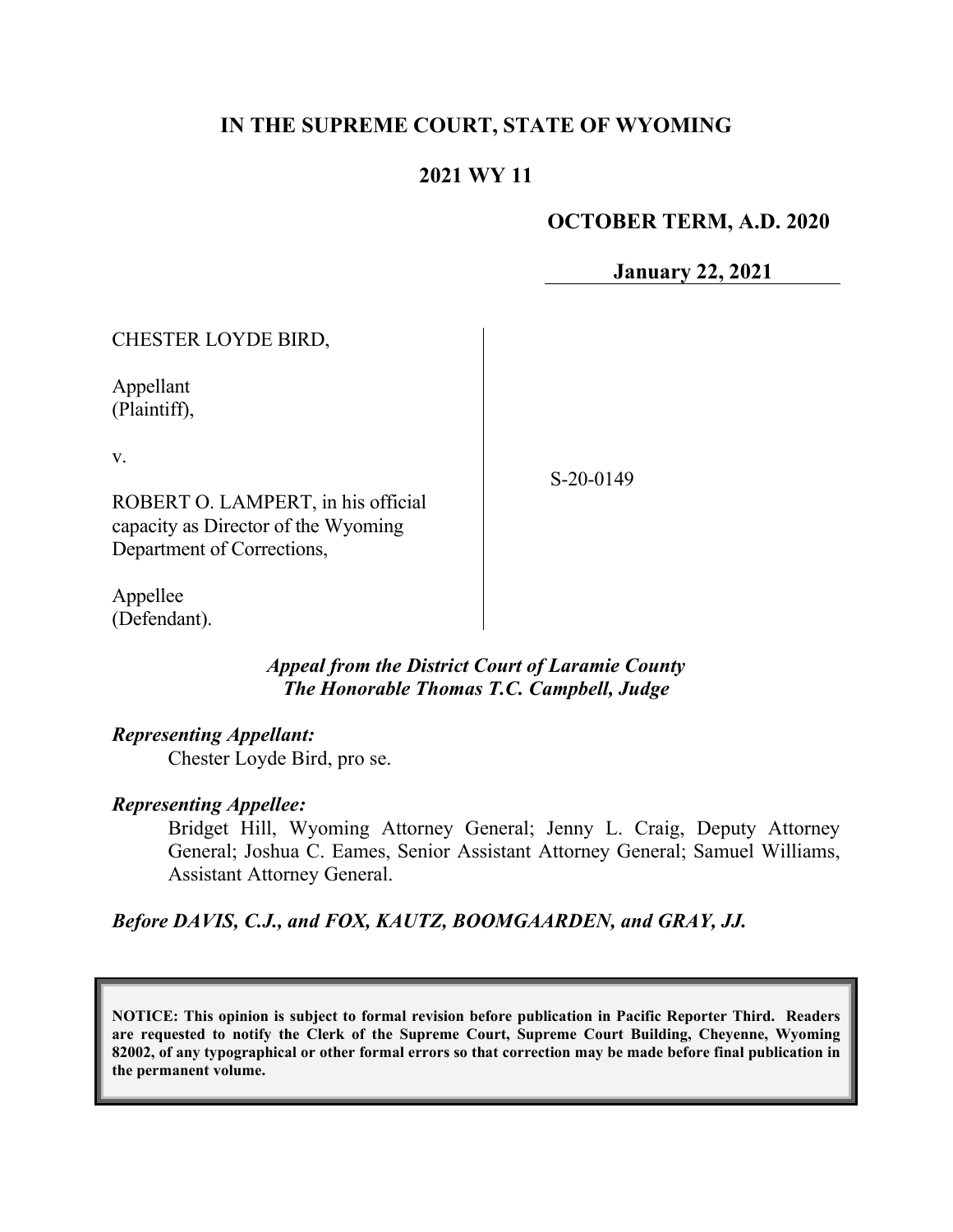### **GRAY, Justice.**

[¶1] Chester Loyde Bird is serving concurrent life sentences for crimes he committed in the 1990s. Mr. Bird filed a *pro se* complaint under the Uniform Declaratory Judgments Act, alleging that the Wyoming Department of Corrections (WDOC) inmate classification policies are rules, and because those rules were not filed with the Secretary of State, they are invalid. Therefore, he claims his recent inmate classification is void. The district court dismissed his complaint. We affirm.

#### *ISSUE*

[¶2] Is the WDOC's inmate classification policy a rule required to be filed with the Secretary of State?

### *FACTS*

[¶3] In 1994, Mr. Bird pled guilty to kidnapping and first-degree sexual assault. He was adjudicated a habitual criminal and was sentenced to serve two concurrent life sentences. *Bird v. State*, 901 P.2d 1123, 1125, 1128 (Wyo. 1995); *see also Bird v. Lampert*, 2019 WY 56, 441 P.3d 850 (Wyo. 2019).

[¶4] This matter began in January 2020, when Mr. Bird filed a Complaint for Declaratory Judgment. He alleged that at his recent annual inmate reclassification, he scored "minimum custody" but, because he was subject to a "custody classification override," he was classified as "medium custody." This classification caused him to be ineligible for minimum security housing in facilities such as the Wyoming Honor Farm or the Honor Conservation Camp.

[ $[$ 5] WDOC Policy and Procedure #4.[1](#page-1-0)01<sup>1</sup> (Policy 4.101), which governs inmate classifications, was not filed with the Wyoming Secretary of State. Mr. Bird alleged that WDOC policies and procedures are "rules" and that Wyo. Stat. Ann. § 25-1-105(a) requires rules to be filed with the Secretary of State. He claimed the failure to file the WDOC policies and procedures with the Secretary of State renders them, and any actions taken pursuant to them, void. Mr. Bird sought declarations that the WDOC policies and procedures are unenforceable and that actions taken pursuant to those policies and procedures "affecting [him] in a negative manner" are "null and void." He also sought an injunction prohibiting the WDOC from applying its policies and procedures to him. The defendant, WDOC Director Robert Lampert, filed a motion to dismiss under W.R.C.P. 12(b)(6) for failure to state a claim. He argued that WDOC's policies and procedures are

<span id="page-1-0"></span><sup>1</sup> Wyoming Department of Corrections, *Policy and Procedure #4.101, Inmate Classification* (Sept. 26, 2019).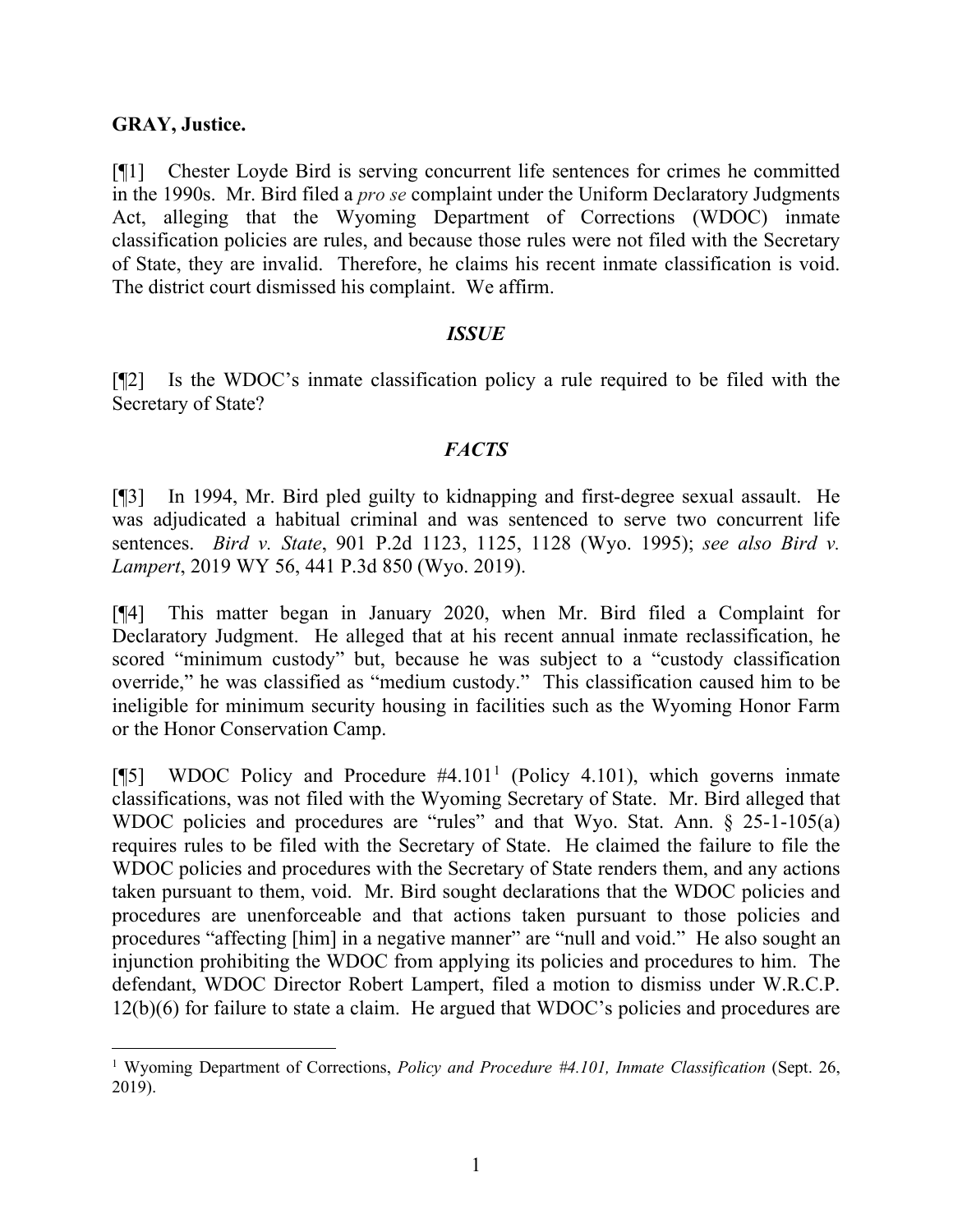not "rules" as defined by the Wyoming Administrative Procedure Act. He also argued, even if the policies and procedures are "rules," the failure to file them with the Secretary of State does not render them void. The district court granted Mr. Lampert's motion to dismiss, ruling that the WDOC policies and procedures are not rules and therefore, were not required to be filed. Mr. Bird appeals.

## *DISCUSSION*

# *I. Is the WDOC's inmate classification policy a rule required to be filed with the Secretary of State?*

[¶6] The district court held that Policy 4.101 concerns only the internal management of the institutions under WDOC. It does not affect the public and is not the equivalent of prescribing law. Therefore, it is exempt from the statutory definition of "rule." The court concluded that, because Policy 4.101 is not a rule, it is not invalid even though it was not filed with the Secretary of State. Mr. Bird argues that the district court was "clearly wrong" and that WDOC policies and procedures are "rules and regulations" under the express provisions of Wyo. Stat. Ann.  $\S$  16-3-101(b)(ix) and therefore must be filed with the Secretary of State to be effective.<sup>[2](#page-2-0)</sup>

## **A. Standard of Review**

[¶7] A district court's dismissal of a complaint for failing to state a claim under W.R.C.P. 12(b)(6) is reviewed de novo. *Whitham v. Feller*, 2018 WY 43, ¶ 13, 415 P.3d 1264, 1267 (Wyo. 2018). This Court applies the same standards and examines the same materials as the district court. *Bextel v. Fork Rd. LLC*, 2020 WY 134, ¶ 11, 474 P.3d 625, 628–29 (Wyo. 2020) (citing *Dockter v. Lozano*, 2020 WY 119, ¶ 6, 472 P.3d 362, 364 (Wyo. 2020)). "We accept the facts alleged in the complaint as true and view them in the light most favorable to [Mr. Bird,] the nonmoving part[y]." *Id.* "Dismissal is appropriate if it is certain from the face of the complaint that [Mr. Bird] cannot assert any fact that would entitle [him] to relief." *Id.* Likewise, statutory construction is a question of law, subject to de novo review. *Wyoming Guardianship Corp. v. Wyoming State Hosp.*, 2018 WY 114, ¶ 7, 428 P.3d 424, 429 (Wyo. 2018).

[¶8] "When we interpret statutes, our goal is to give effect to the intent of the legislature, and we 'attempt to determine the legislature's intent based primarily on the plain and ordinary meaning of the words used in the statute.'" *Matter of Adoption of MAJB*, 2020 WY 157, ¶ 15, 478 P.3d 196, 201 (Wyo. 2020) (quoting *Wyoming Jet Ctr.,* 

<span id="page-2-0"></span><sup>&</sup>lt;sup>2</sup> For the first time on appeal, Mr. Bird extends his argument beyond Policy 4.101 to other specific WDOC policies and procedures. Generally, we will not consider issues not raised below and we decline to do so here. *See Williams v. Tharp*, 2017 WY 8, ¶¶ 10–11, 388 P.3d 513, 517 (Wyo. 2017).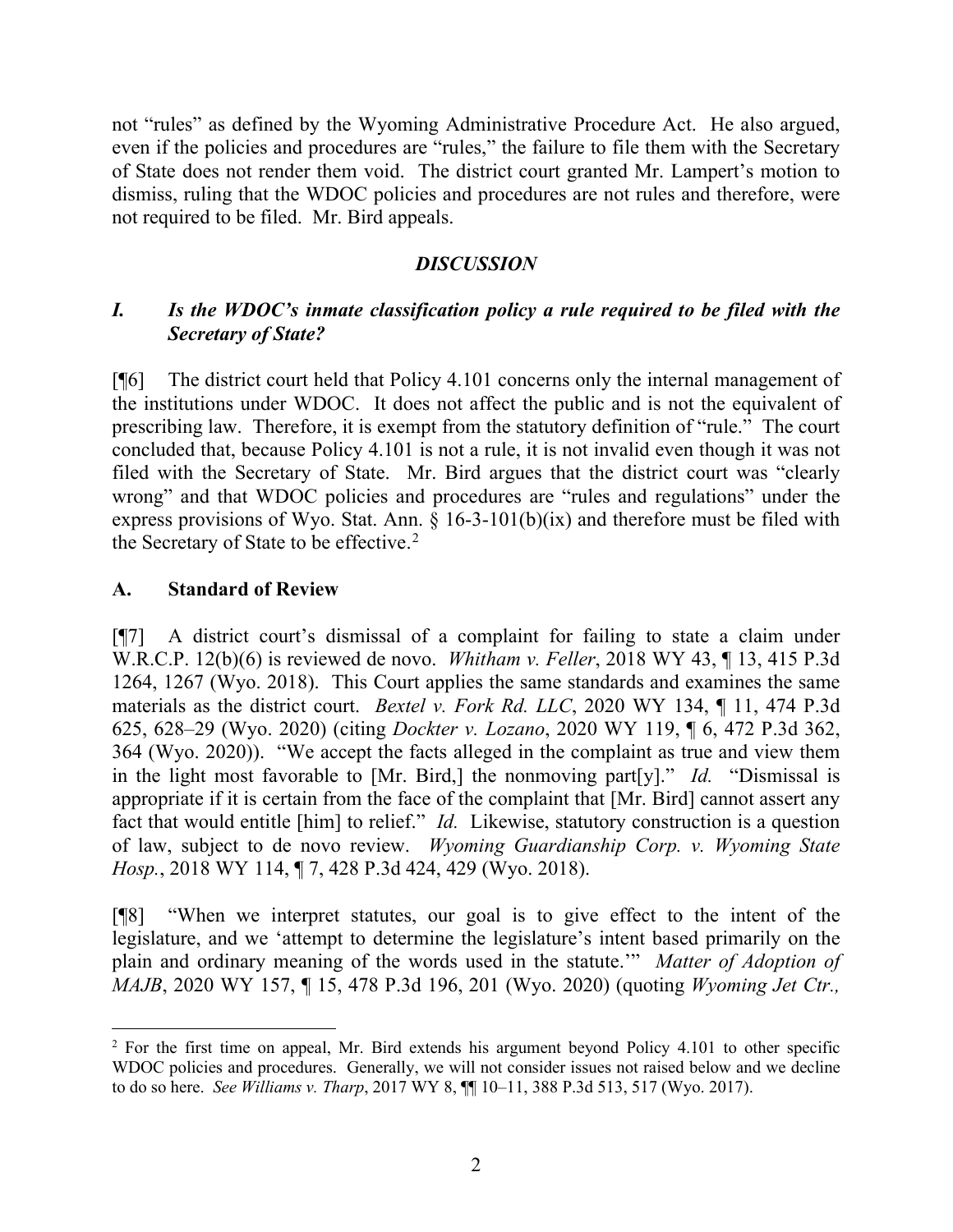*LLC v. Jackson Hole Airport Bd.*, 2019 WY 6, ¶ 12, 432 P.3d 910, 915 (Wyo. 2019)). "Where legislative intent is discernible a court should give effect to the 'most likely, most reasonable, interpretation of the statute, given its design and purpose.'" *Wyoming Jet Ctr.*, ¶ 12, 432 P.3d at 915 (quoting *PacifiCorp, Inc. v. Dep't of Revenue, State*, 2017 WY 106, ¶ 10, 401 P.3d 905, 908 (Wyo. 2017) (quoting *Adekale v. State*, 2015 WY 30, ¶ 12, 344 P.3d 761, 765 (Wyo. 2015))).

> We therefore construe each statutory provision *in pari materia*, giving effect to every word, clause, and sentence according to their arrangement and connection. To ascertain the meaning of a given law, we also consider all statutes relating to the same subject or having the same general purpose and strive to interpret them harmoniously. We presume that the legislature has acted in a thoughtful and rational manner with full knowledge of existing law, and that it intended new statutory provisions to be read in harmony with existing law and as part of an overall and uniform system of jurisprudence. When the words used convey a specific and obvious meaning, we need not go farther and engage in statutory construction.

*MAJB*, ¶ 15, 478 P.3d at 201 (quoting *PacifiCorp*, ¶ 10, 401 P.3d at 908–09 (quoting *Nicodemus v. Lampert*, 2014 WY 135, ¶ 13, 336 P.3d 671, 674 (Wyo. 2014))).

## **B. Analysis**

[¶9] Mr. Bird argues that this Court has already determined Policy 4.101 is a rule that must be filed according to Wyo. Stat. Ann. § 25-1-105. He cites *Cosco v. Lampert*, 2010 WY 52, ¶ 11, 229 P.3d 962, 967 (Wyo. 2010) in support of this argument. In *Cosco*, an inmate claimed that under the WDOC grievance process the WDOC staff had wrongfully deprived him of property. *Cosco*, ¶ 3, 229 P.3d at 964. In its discussion, the Court addressed Mr. Cosco's use of the grievance process and said that grievance procedures "are the sort of rules and regulations contemplated by § 25-1-105 and the final result of an inmate grievance is not a matter that may be *appealed* to the courts." *Id.* ¶ 11, 229 P.3d at 967.

[¶10] Wyo. Stat. Ann. § 25-1-105 sets forth the powers of the WDOC. Subsection (a) provides:

> The department of corrections shall adopt rules and regulations necessary to carry out its functions. The promulgation of substantive rules by the department, the conduct of its **hearings and its final decisions** are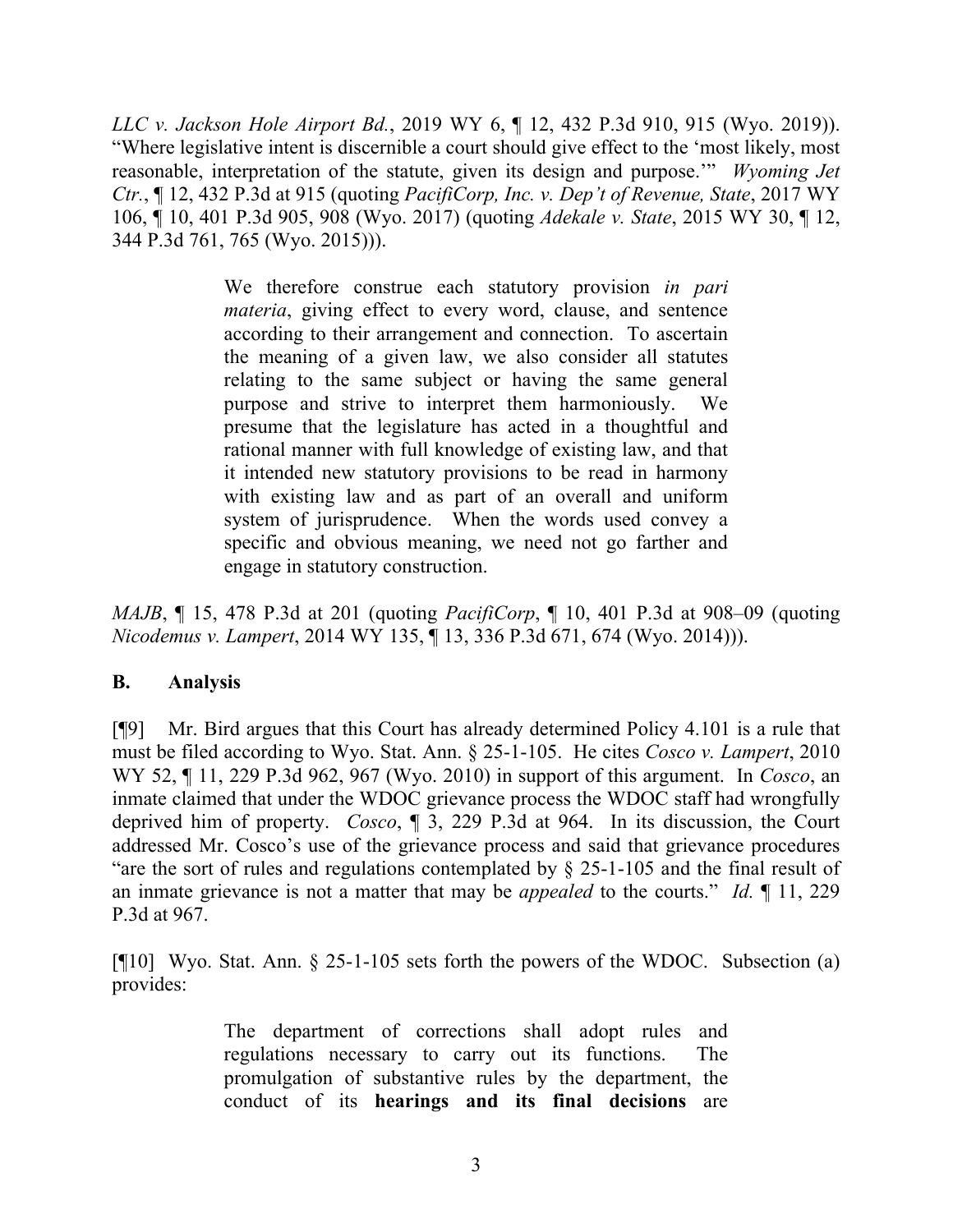specifically exempt from all provisions of the Wyoming Administrative Procedure Act including the provisions for judicial review under W.S. 16-3-144 and 16-3-115. The department's rules shall be filed in the office of the secretary of state.

Wyo. Stat. Ann. § 25-1-105(a) (LexisNexis 2019) (emphasis added).

[¶11] The *Cosco* discussion specifically applies to the exemption of WDOC "hearings and its final decisions" from judicial review. The question of whether the grievance procedure is a rule or whether the inmate classification policy is a rule as defined by Wyo. Stat. Ann. § 16-3-101(b)(ix)(A) was not before the *Cosco* Court and was not addressed by the opinion. Mr. Bird's reliance on *Cosco* is misplaced.

[¶12] Wyo. Stat. Ann. § 25-1-105 exempts the WDOC's promulgation of substantive rules from the Administrative Procedure Act and requires that WDOC rules be filed with the Secretary of State. It does not, however, define substantive rules. In ascertaining the meaning of a given law, we consider all statutes relating to the same subject or having the same general purpose and strive to interpret them harmoniously. *MAJB*, ¶ 15, 478 P.3d at 201 (quoting *PacifiCorp*, ¶ 10, 401 P.3d at 908–09 (quoting *Nicodemus*, ¶ 13, 336 P.3d at 674)). The Wyoming Administrative Procedure Act's definition of a rule and its exemptions are instructive in determining the meaning of a substantive rule as used in Wyo. Stat. Ann. § 25-1-105. Wyo. Stat. Ann. § 16-3-101(b)(ix) defines a "rule" as a "statement of general applicability that implements, interprets and prescribes law, policy or ordinances of cities and towns, or describes the organization, procedures, or practice requirements of any agency."<sup>[3](#page-4-0)</sup> Wyo. Stat. Ann.  $\S$  16-3-101(b)(ix). The statute then lists eight exclusions to the definition of a rule.

- (A) Statements concerning only the internal management of an agency and not affecting private rights or procedures available to the public; or
- (B) Rulings issued pursuant to W.S. 16-3-106; or
- (C) Intraagency memoranda; or
- (D) Agency decisions and findings in contested cases; or
- (E) Rules concerning the use of public roads or facilities which are
- indicated to the public by means of signs and signals; or
- (F) Ordinances of cities and towns; or
- (G) Designations under W.S. 9-2-1022(h)(i); or

<span id="page-4-0"></span> $3$  Wyo. Stat. Ann. § 16-3-101(b)(ix) provides:

<sup>(</sup>ix) "Rule" means each agency statement of general applicability that implements, interprets and prescribes law, policy or ordinances of cities and towns, or describes the organization, procedures, or practice requirements of any agency. The term includes the amendment or repeal of a prior rule, but does not include: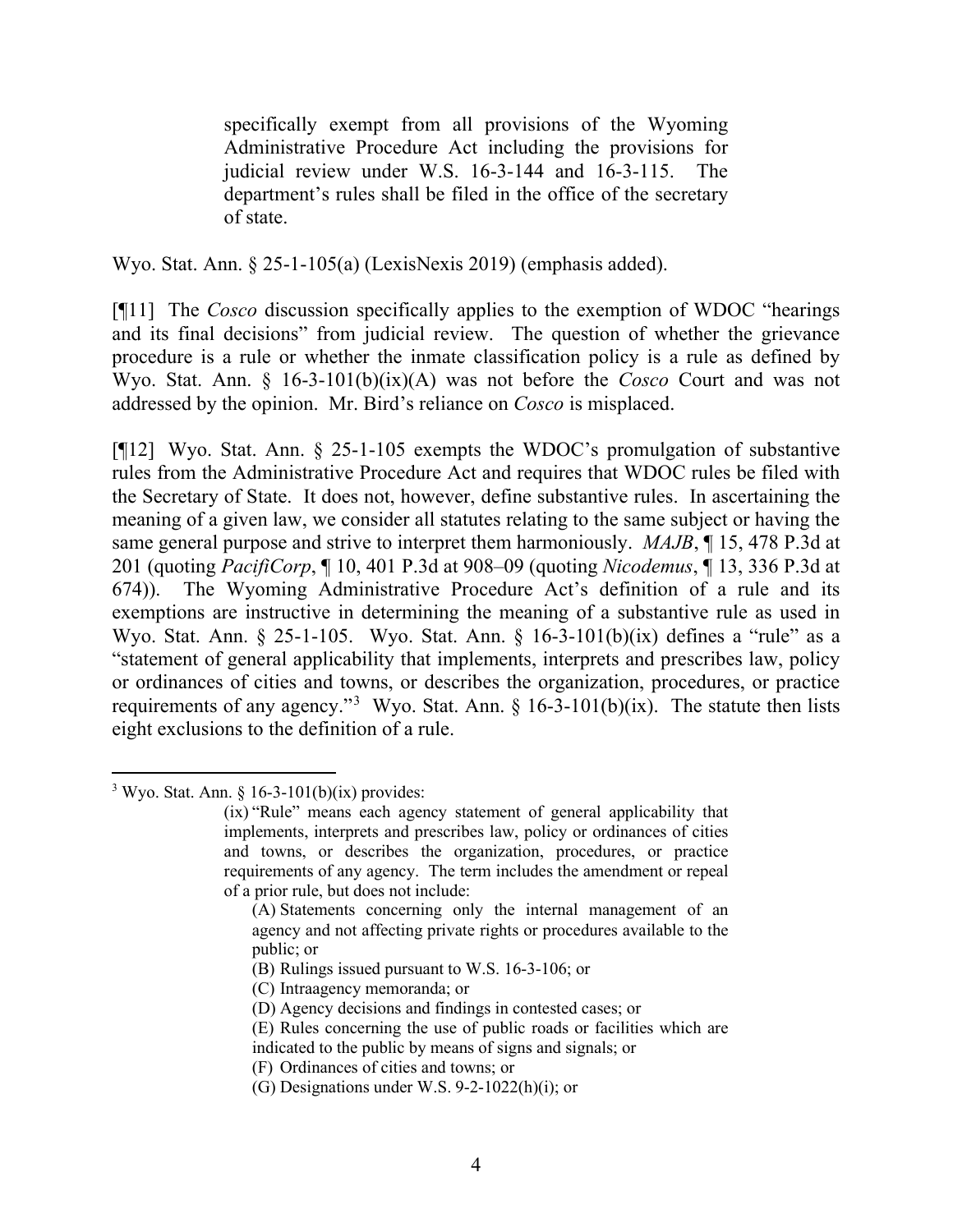[¶13] Policy 4.101 provides "guidelines for carrying out inmate classification in [WDOC] correctional facilities." The policy "specifies the objectives of the classification system and methods for achieving them, and provides a monitoring and evaluation mechanism to determine whether the objectives are being met." Policy 4.101(I)(A). While on its face it meets the preliminary definition of a rule, the determinative inquiry is whether Policy 4.101 falls under one of the eight listed exclusions. Applicable here is the first of these. "Statements concerning only the internal management of an agency and not affecting private rights or procedures available to the public" are excluded from the definition of a rule. Wyo. Stat. Ann.  $\S$  16-3-101(b)(ix)(A). To determine whether Policy 4.101 falls under this exclusion, we examine its conjunctive parts: 1) internal management; and 2) no effect on private rights or procedures available to the public.

# **1. Internal Management**

[¶14] Policy 4.101 establishes procedures, guidelines and criteria for WDOC staff to evaluate inmate classifications to ensure the safety and security of inmates and WDOC facilities. *See* WDOC Policy 4.101(III)(A). These are matters of internal management. *See, e.g.*, Wyo. Stat. Ann. § 7-13-420(b) (stating that rules adopted by the governor regarding good time allowances "shall at all times be considered rules relating to the internal management of state penal institutions"); *Mares v. Fed. Bureau of Prisons*, 401 F. Supp. 2d 775, 778 (S.D. Tex. 2005) (program-termination decision is exempt from the notice and comment requirement as a general statement of policy); *Green v. Nadeau*, 70 P.3d 574, 577 (Colo. App. 2003) ("The supervision and management of the internal procedures of correctional institutions are within the discretion of institutional officials and not subject to judicial scrutiny absent exceptional circumstances."). Policy 4.101 addresses internal management of WDOC.

# **2. No Effect on Private Rights or Procedures Available to the Public**

[¶15] Policy 4.101's objective is "to provide for the impartial objective assessment of risk, categorization, and efficient management of every inmate in the system."[4](#page-5-0) Policy 4.101(IV)(A). The policy does not give an inmate any right to a specific classification. Indeed, the Tenth Circuit has held that "[c]hanging an inmate's prison classification ordinarily does not deprive him of liberty, because he is not entitled to a particular degree of liberty in prison." *Templeman v. Gunter*, 16 F.3d 367, 369 (10th Cir. 1994); *see also Meachum v. Fano*, 427 U.S. 215, 225, 96 S.Ct. 2532, 2538, 49 L.Ed.2d 451 (1976) (no

<sup>(</sup>H) A general permit.

Wyo. Stat. Ann. § 16-3-101(b)(ix)(A)–(H) (LexisNexis 2019).

<span id="page-5-0"></span><sup>&</sup>lt;sup>4</sup> The policy limits review to "whether there was substantial compliance with agency standards and procedures in handling the inmate classification" and "whether the resulting classification decision is in compliance with the classification plan." WDOC Policy 4.101(IV)(L)(5) & (M)(5).